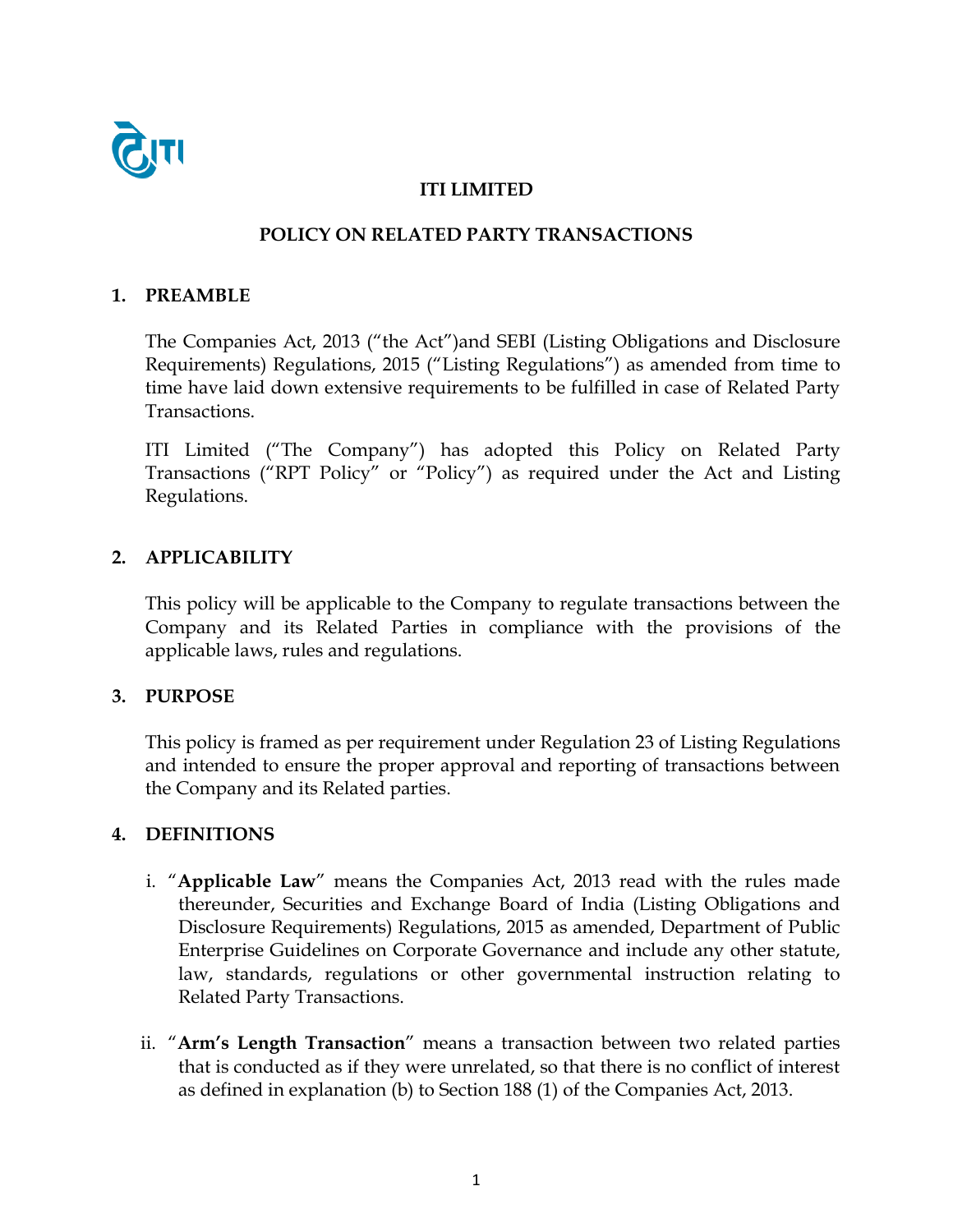iii. '**Associate Company'**, in relation to another company, means a company in which that other company has a significant influence, but which is not a subsidiary company of the company having such influence and includes a joint venture company.

Explanation – The expression "significant influence" means control of at least twenty per cent of total voting power, or control of or participation in business decisions under an agreement The expression "joint venture" means a joint arrangement whereby the parties that have joint control of the management have rights to the net assets of the arrangement

- iv. "**Audit Committee**" means the Audit Committee of the Board constituted from time to time under the provisions of Listing Regulations and Section 177 of the Companies Act, 2013.
- v. "**Board**" means the Board of Directors of ITI Limited ;

## vi. "**Key Managerial Personnel**" means

- a. The Chief Executive Officer or Managing Director or Manager ;
- b. The whole-time Director ;
- c. The Chief Financial officer ;
- d. The Company Secretary;
- e. Such other officer, not more than one level below the directors who is in whole-time employment, designated as key managerial personnel by the Board and
- f. Such other officer as may be prescribed.

## vii. "**Material Related Party Transaction**"

- a. means a transaction which individually or taken together with previous transactions during the financial year, exceeds 10% of the annual consolidated turnover of the Company as per the last audited financial statements of the company'.
- b. A transaction involving payments made to a related party with respect to brand usage or royalty shall be considered material if the transaction(s) to be entered into individually or taken together with previous transactions during a financial year, exceed five percent of the annual consolidated turnover of the listed entity as per the last audited financial statements of the listed entity.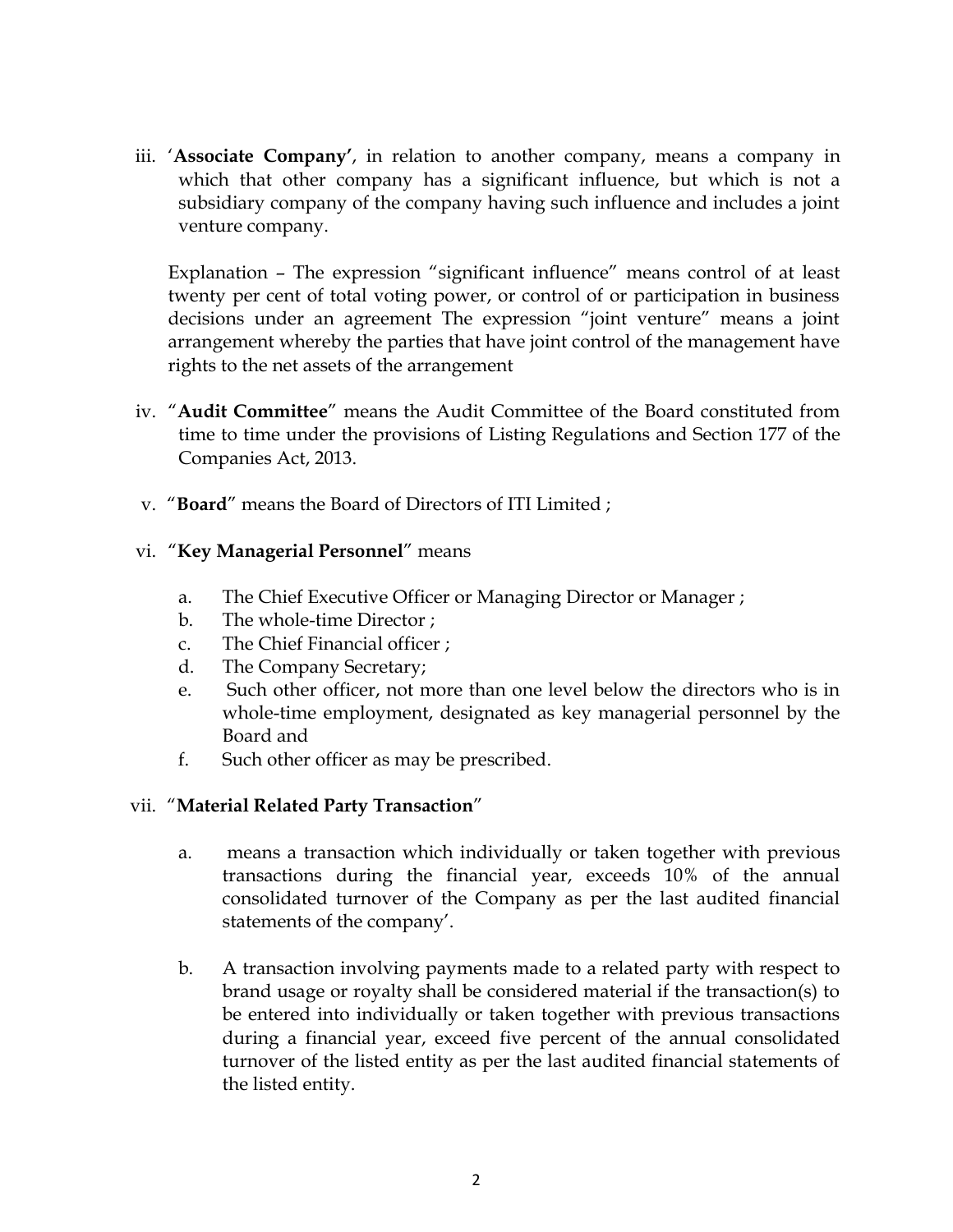#### viii. "**Related Party**" means a person or an entity:

- a. which is a related party under Section 2(76) of the Companies Act, 2013, (**Annexure A**) or
- b. which is a related party under the applicable Accounting Standards.
- **ix. "Related Party Transaction (RPT)**" means any transaction / contract/arrangement between Company and its Related Party(ies) which falls under Section 188 of the Act or the Listing Regulations **(Annexure B)**
- x. "**Subsidiary Company**" means subsidiary company as defined in Section 2(87) of the Companies Act, 2013.
- xi. "**Transaction"** with a related party shall be construed to include a single transaction or a group of transactions.

## **5. MANNER OF DEALING**

## **5.1 IDENTIFICATION OF RELATED PARTIES**

To identify and monitor the list of Related Parties and Relatives as per applicable Act, Rules and Regulations, a declaration shall be obtained in the format as at (**Annexure- C**) from the Director / Key Managerial Personnel on appointment to the Board / Company and in the beginning of every financial year.

## **5.2 IDENTIFICATION OF POTENTIAL RELATED PARTY TRANSACTIONS**

Each Director and Key Managerial Personnel is responsible for providing notice to the Company, of any potential 'Related Party Transaction' involving him or her or his or her Relative(s), including any additional information about the transaction. The written notice may be provided to the Company Secretary.

#### **5.3 SUBMISSION TO AUDIT COMMITTEE:**

1. Every Functional head as the case may be through respective Functional Director are responsible for placing necessary agenda before the Audit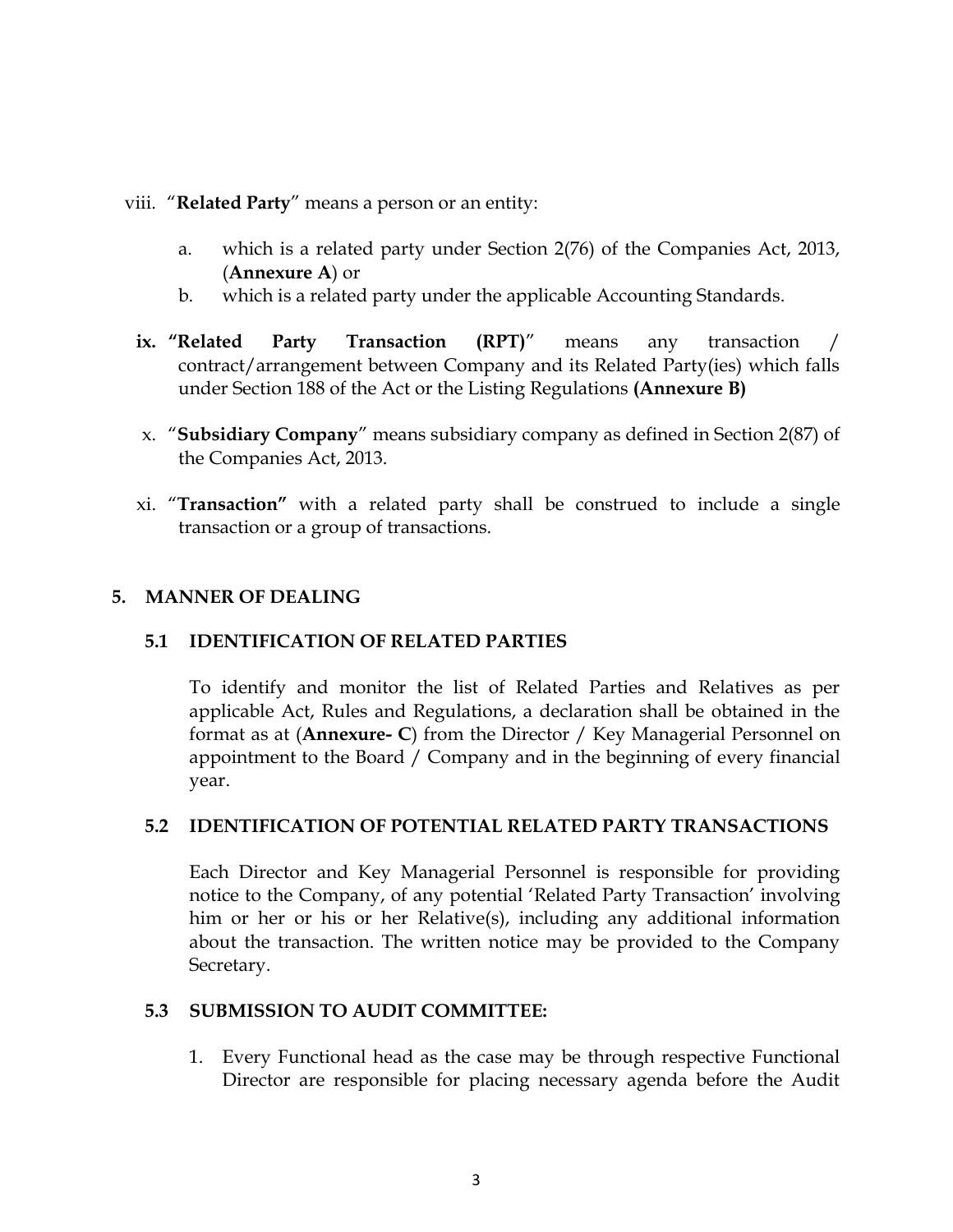Committee and / or Board of Directors of all Related party Transactions requiring approvals (including omnibus approval or ratification) in accordance with this policy.

- 2. These Officials shall also be responsible to place the agenda for review of the Audit Committee on a quarterly basis, the details of RPTs entered into by the Company pursuant to each of the omnibus approval obtained under this policy.
- 3. Such omnibus approvals shall be valid for a period not exceeding one year and shall require fresh approvals after the expiry of one year.
- 4. After the approval of the Audit Committee and Board, the Company Secretary shall place the agenda to the shareholders for approval, if required.

# **6. REVIEW AND APPROVAL OF RELATED PARTY TRANSACTION**

## **6.1. By Audit Committee**

- 1. Every related party transaction shall have prior approval of the Audit Committee.
- 2. While considering any transaction, the Committee shall take into account all relevant facts and circumstances including the terms of the transaction, the business purpose of the transaction, the benefits to the Company or any other relevant matters.
- 3. Audit Committee may grant the omnibus approval for RPTs which are repetitive in nature /in the normal course of business of the Company / are on arm's length basis and within the material limits. The omnibus approval where granted shall be valid for a period not exceeding one year and shall require fresh approval after the expiry of one year.
- 4. Omnibus approval shall specify :
	- The name(s) of the relative party, nature of transaction, period of transaction, maximum amount of transaction that can be entered into,
	- The indicative base price / current contracted price and the formula for variation in the price, if any and
	- Such other conditions as the Audit Committee may deem fit.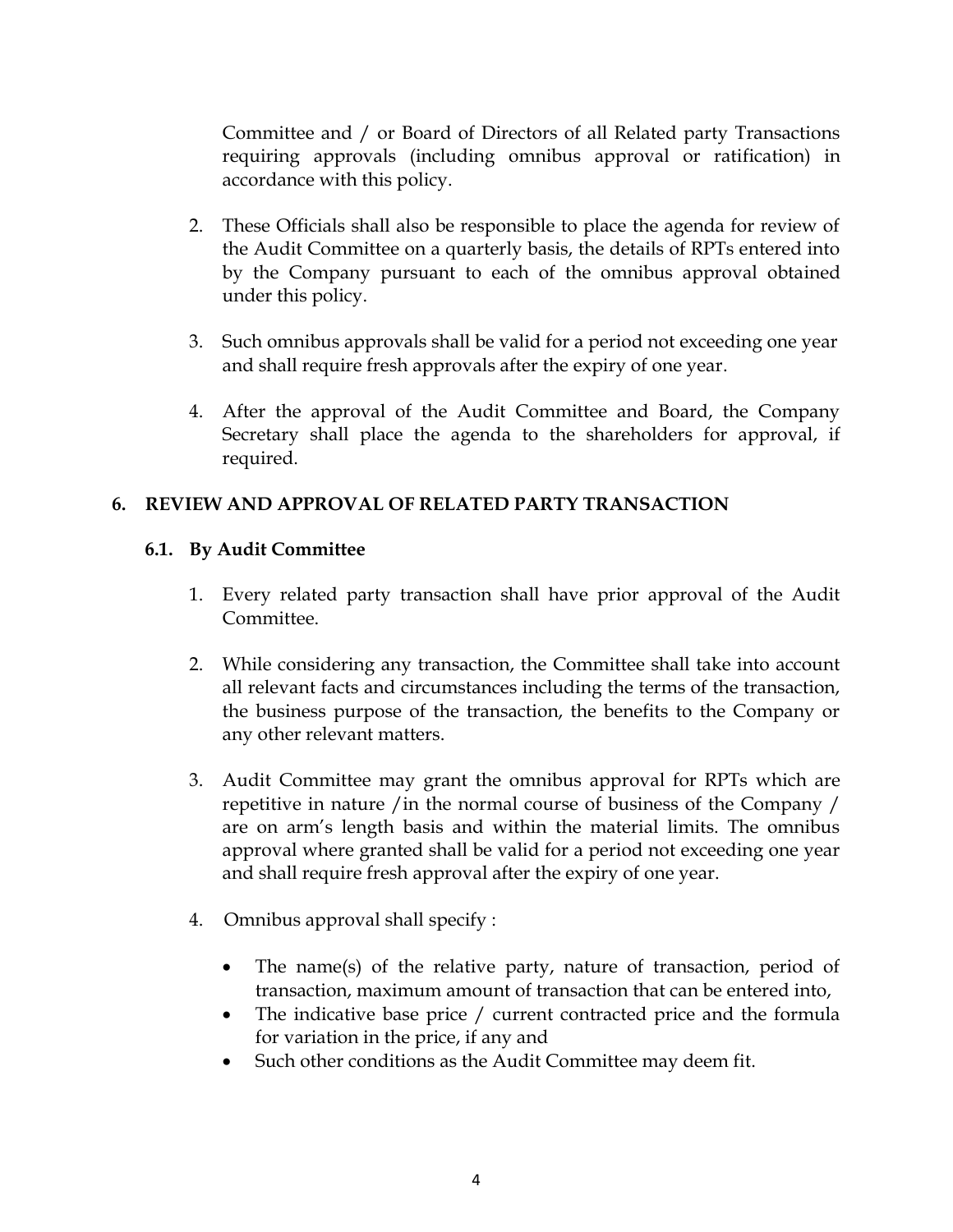- 5. In exceptional cases, where a prior approval is not taken due to an inadvertent omission or due to unforeseen circumstances or emergent situations, the Audit Committee may ratify the RPT subject to their value not exceeding Rs.1 crore per transaction.
- 6. Audit Committee shall review, at least on a quarterly basis, the details of RPTs entered into by the Company pursuant to each of the omnibus approvals as duly approved.
- 7. The Audit Committee shall approve any subsequent modification of transactions with related parties.

## **6.2 By the Board of Directors**

All Related Party Transactions which are not in ordinary course of business or not on arm's length basis but within threshold limits as prescribed under Rule-15 of the Companies (Meetings of Board and its powers) Rules, 2014 (**Annexure D**), and / or such other rules or notification as may be applicable from time to time, shall require the approval of Board of Directors at a meeting of the Board (After approval by the Audit Committee).

## **6.3 By the Shareholders**

## **1. Under the Companies Act, 2013**

All Related Party Transactions which are not in ordinary course of business or not on arm's length basis and beyond threshold limits as prescribed under Rule-15 of the Companies (Meetings of Board and its powers) Rules, 2014 (**Annexure D**), and / or such other rules or notification as may be applicable from time to time, shall require prior approval of the shareholders through resolution (after due approval by Board of Directors)

# **2. Under the Listing Regulations:**

All **Material** related party transaction shall require approval of the shareholders through resolution and no related party shall vote to approve such resolutions whether the entity is a related party to the particular transaction or not.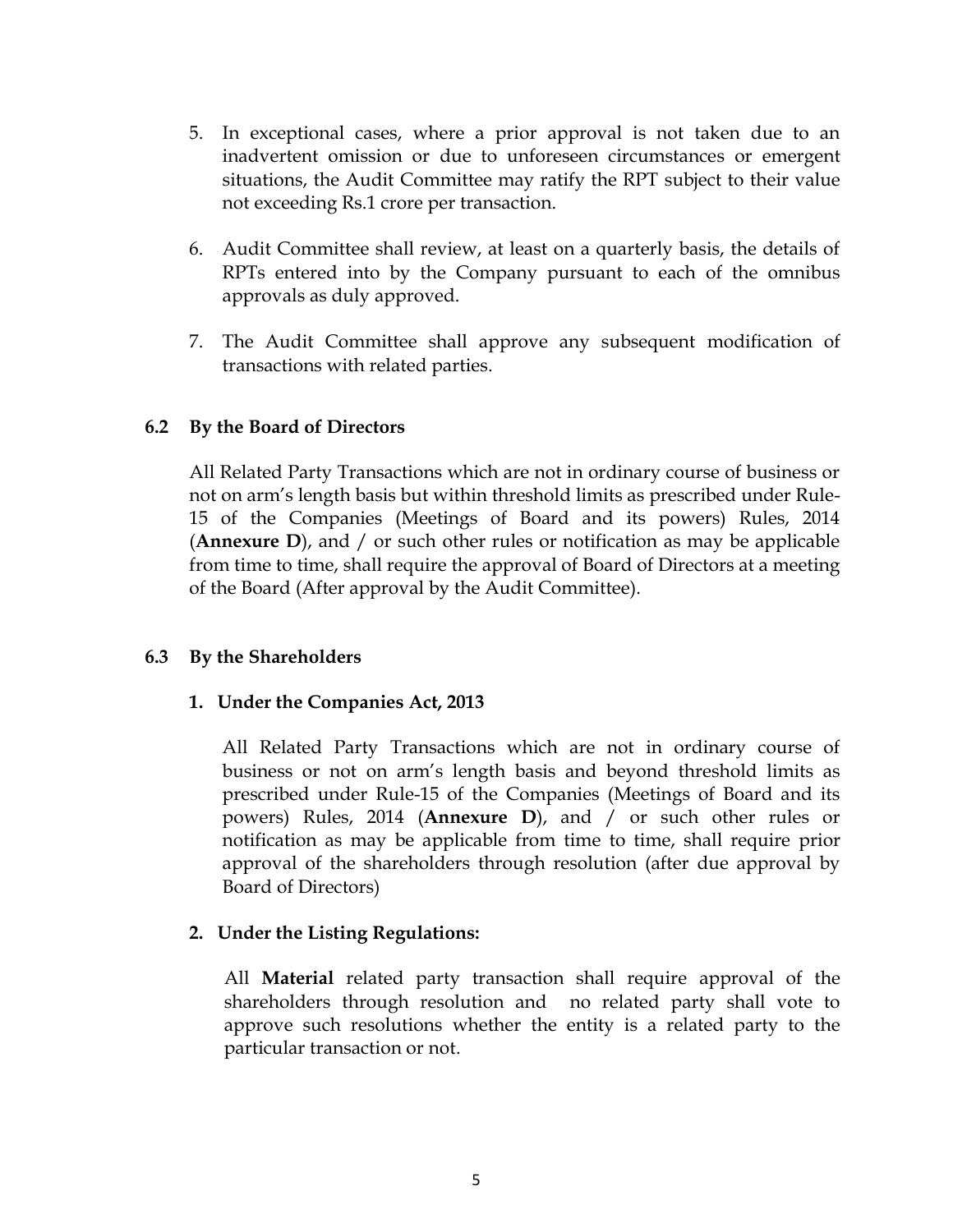All entities falling under the definition of related parties shall not vote to approve the relevant transaction irrespective of whether the entity is a party to the particular transaction or not.

## **7. Exemption :**

- 1. Transactions entered into between two Government Companies ;
- 2. Transactions entered into between a holding company and its wholly owned subsidiary whose accounts are consolidated with such holding company and placed before the shareholders at the general meeting for approval.

## **8. Disclosures :**

- 1. All documents relating to Related Party Transactions required under applicable laws shall be made accordingly.
- 2. The Company shall submit within 30 days from the date of publication of its standalone and consolidated financial results for the half year, disclosures of related party transactions on a consolidated basis, in the format specified in the relevant accounting standards for financial results to e stock exchanges and publish the same on its website.
- 3. Every contract or arrangement entered with Related Parties in terms of the provisions of Section 188 of the Companies Act, 2013, shall be referred to in the Board's report to the shareholders along with the justification for entering into such contract or arrangement.
- 4. The Policy on Related Party Transactions is to be uploaded on the Company's website.

## **9. Amendment of the Policy :**

The RPT policy shall be subject to review/amendment by the Board at least once in three years and be updated accordingly. Any amendments in the Act or Rules or any applicable law including any clarifications/ circulars of relevant regulator, if mandatory, shall be read in conjunction with this Policy such that the Policy shall automatically reflect the contemporaneous applicable law at the time of its implementation.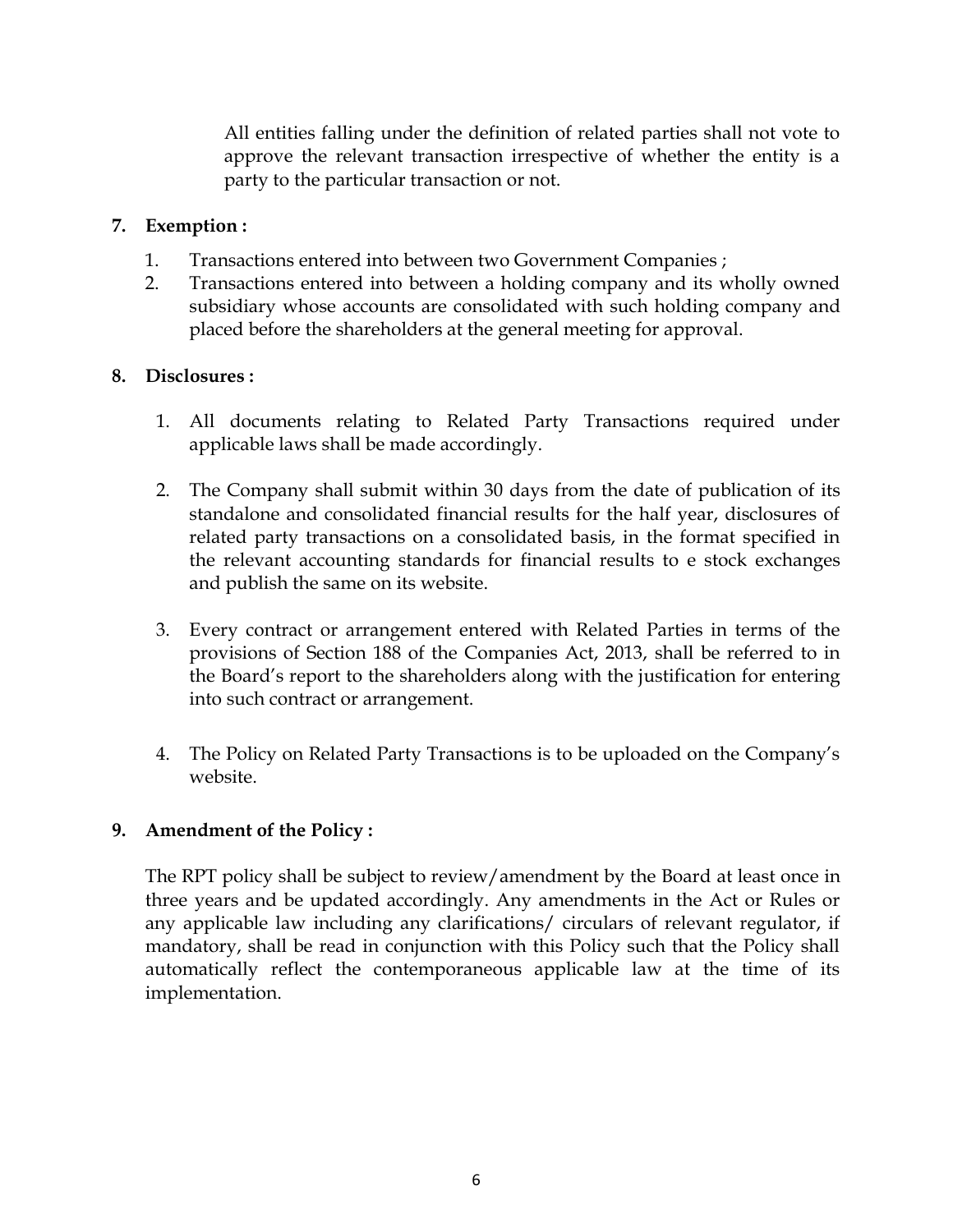#### **10. Limitation and Amendment**

In the event of any conflict between the provisions of this Policy and of the Act or Listing Regulations or any other statutory enactments, rules, the provisions of such Act or Listing Regulations or statutory enactments, rules shall prevail over this Policy. Any subsequent amendment / modification in the Listing Regulations, Act and/or applicable laws in this regard shall automatically apply to this Policy.

\*\*\*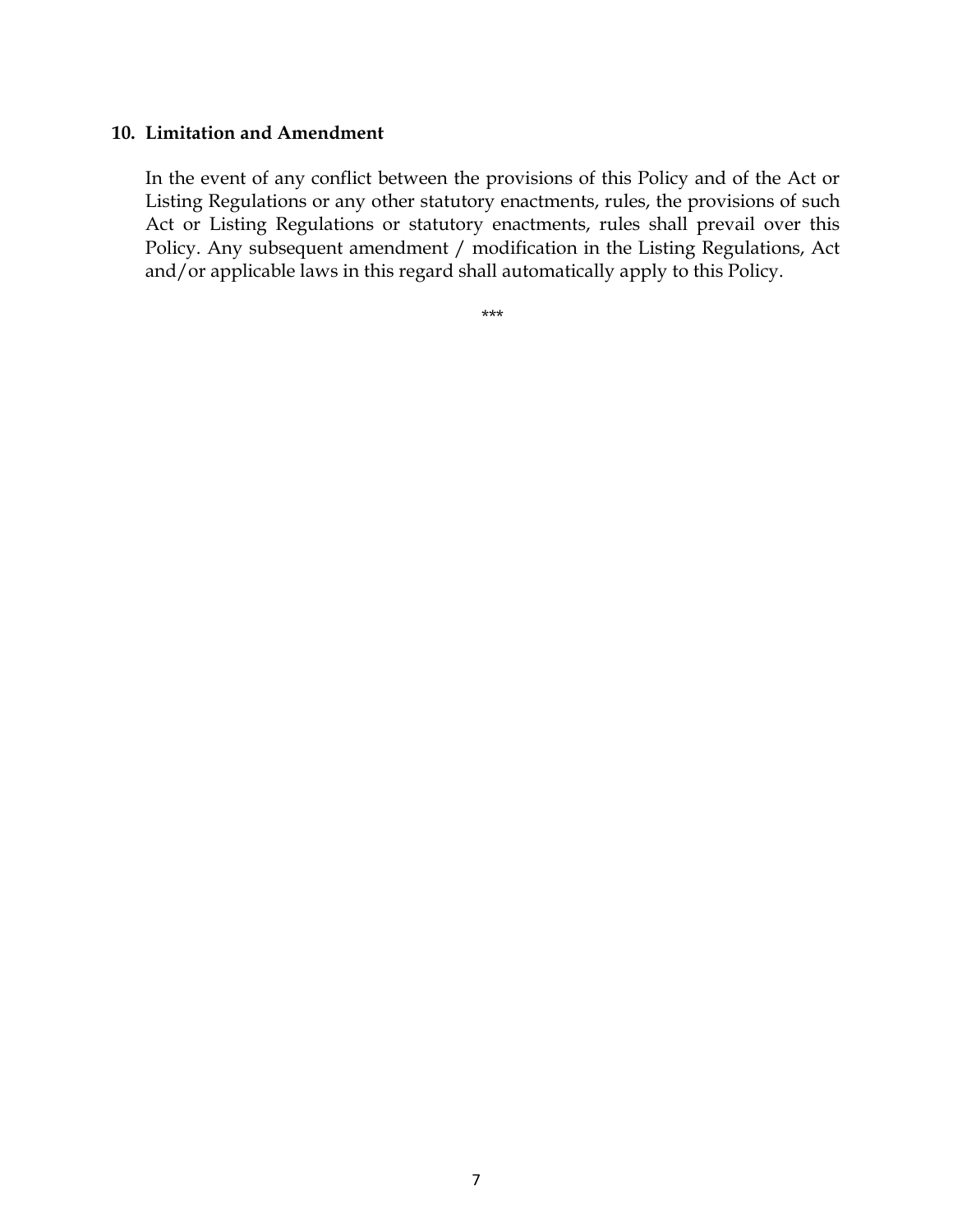**Related Party** as per Section 2(76) of the Companies Act, 2013, means :

- (i) A Director or his relative ;
- (ii) A Key Managerial Personnel or his relative ;
- (iii) A firm, in which a Director, manager or his relative is a partner ;
- (iv) A private company in which a Director or manager or relative is a member or Director ;
- (v) A public company in which a Director or manager is a Director and holds along with his relatives, more than 2 % of its paid-up share capital ;
- (vi) Any body corporate whose Board of Directors, Managing Director or Manager is accustomed to act in accordance with the advice, directions or instructions of a director or manager ;
- (vii) Any person on whose advice, directions or instructions a Director or manager is accustomed to act ;
- (viii) Any body corporate which is
	- A holding, subsidiary or an associate company of such company or
	- A subsidiary of a holding company to which it is also a subsidiary or
	- an investing company or the venturer of the company;

Explanation - For the purpose of this clause, "the investing company or the venturer of a company" means a body corporate whose investment in the company would result in the company becoming an associate company of the body corporate.

- Provided that any person or entity belonging to the promoter or promoter group of the listed entity and holding 20% or more of shareholding in the listed entity shall be deemed to be a related party;
- (ix) Such other person as may be prescribed a director other than an independent director or key managerial personnel of the holding company or his relative with reference to a company, shall be deemed to be a related party.

"**Relative**" means a relative as defined in Section 2(77) of the Companies Act, 2013 read with Rule 4 of the Companies (Specification of Definitions Details) Rules, 2014 as under:

- 1. Members of HUF
- 2. Spouse
- 3. Father includes step-father
- 4. Mother includes the step-mother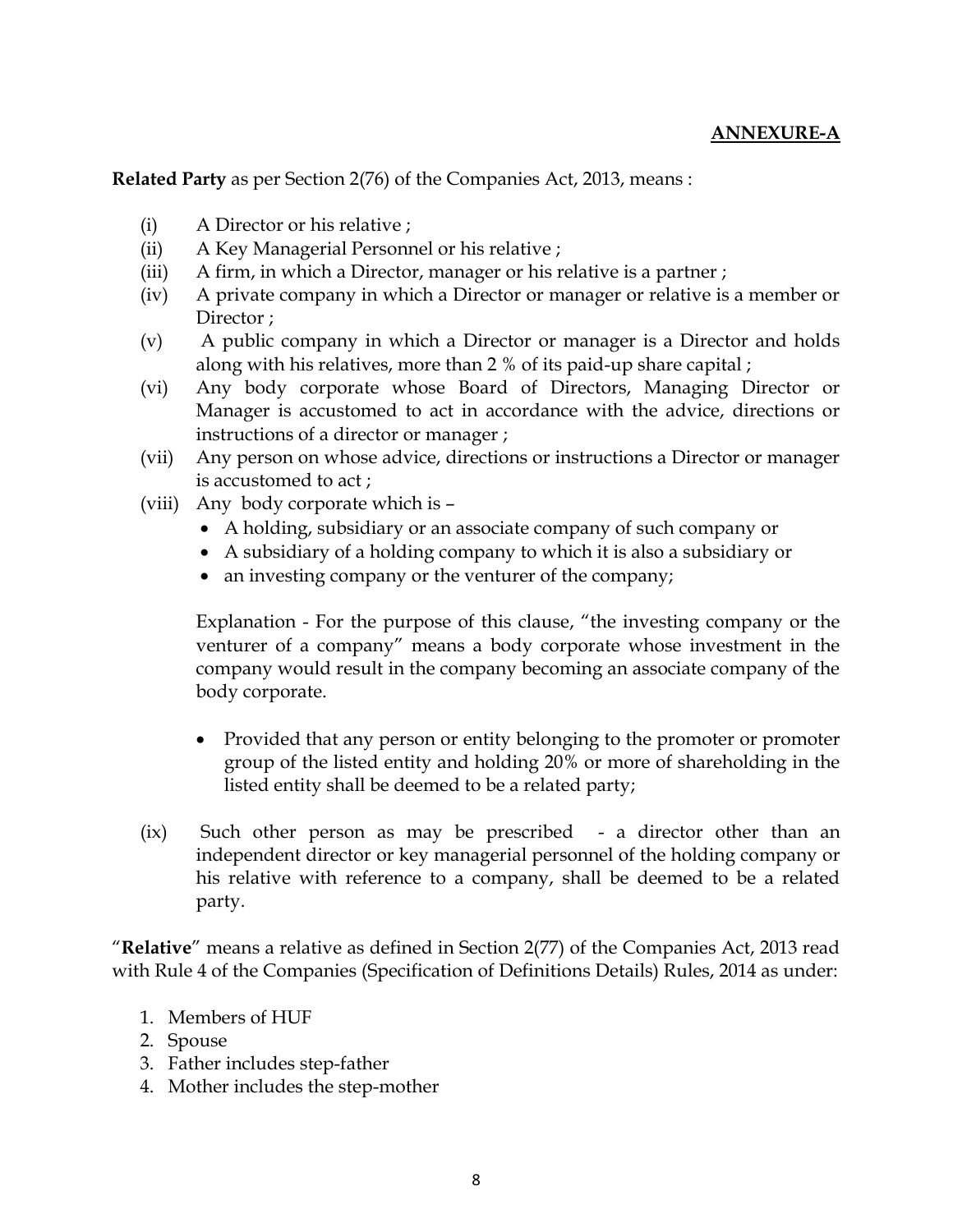- 5. Son includes the step-son
- 6. Son's wife
- 7. Daughter
- 8. Daughter's husband
- 9. Brother includes the step-brother
- 10. Sister includes the step-sister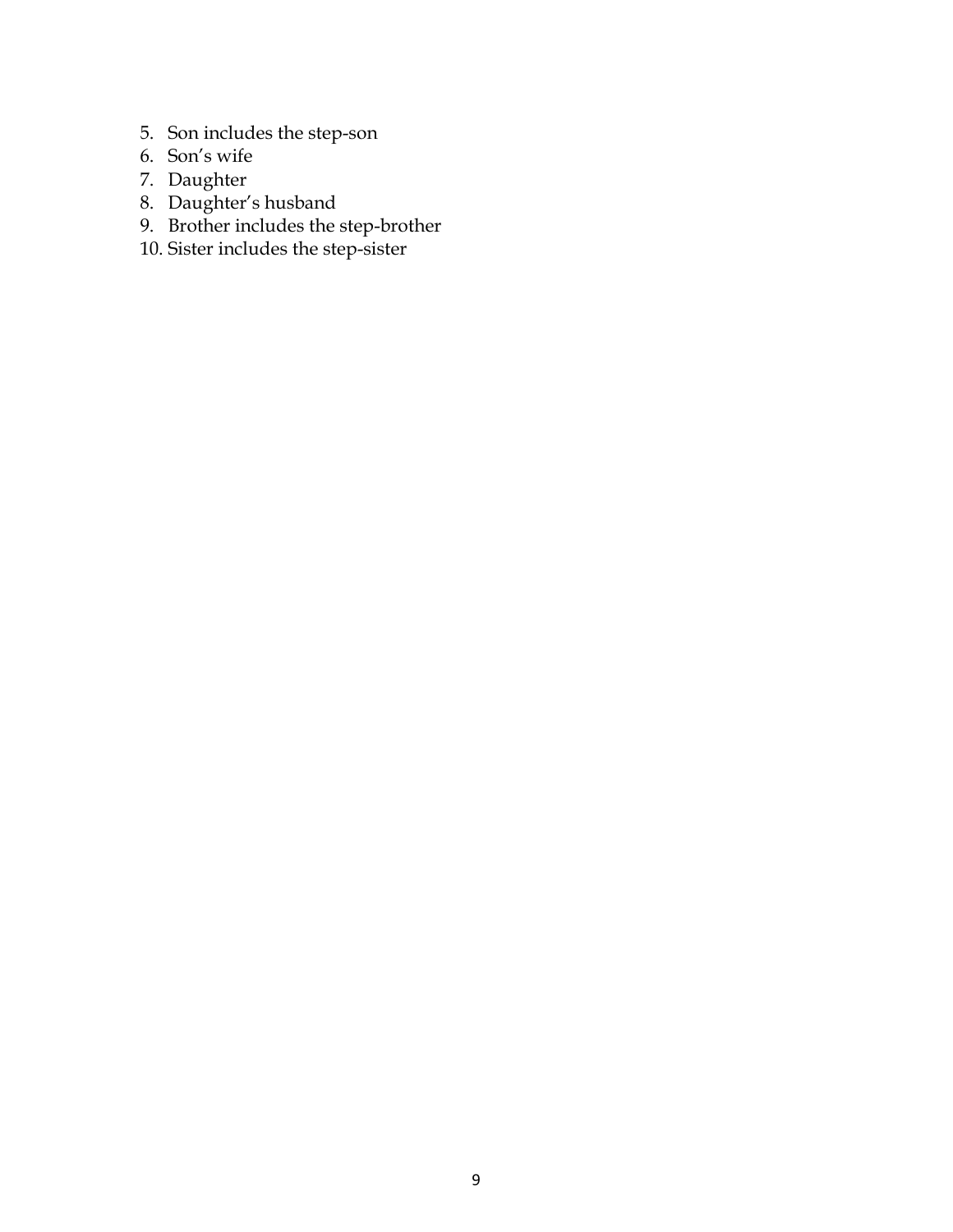# **ANNEXURE-B**

## **RELATED PARTY TRANSACTIONS**

## **AS PER SECTION 188 OF THE COMPANIES ACT, 2013**

Any contract or arrangement by the Company with a related party with respect to

- sale, purchase or supply of any goods or materials;
- selling or otherwise disposing of, or buying, property of any kind;
- leasing of property of any kind;
- availing or rendering of any services;
- appointment of any agent for purchase or sale of goods, materials, services or property;
- such related party's appointment to any office or place of profit in the company, its subsidiary company or associate company; and
- underwriting the subscription of any securities or derivatives thereof, of the company:

For the purposes of the aforementioned transaction contemplated by Section 188 of the Companies Act, 2013, the term "**office or place of profit**" means any office or place:

- For the purposes of the aforementioned transaction contemplated by Section 188 of the Companies Act, 2013, the term "**office or place of profit**" means any office or place:
- where such office or place is held by an individual other than a director or by any firm, private company or other body corporate, if the individual, firm, private company or body corporate holding it receives from the company anything by way of remuneration, salary, fee, commission, perquisites, any rent-free accommodation, or otherwise;

# **AS PER SEBI (LISTING OBLIGATIONS AND DISCLOSURE REQUIREMENTS) REGULATIONS, 2015**

A related party "transaction" is a transfer of resources, services or obligations between a company and a related party, regardless of whether a price is charged.

**Explanation:** A "transaction" shall be construed to include single transaction or a group of transactions in a contract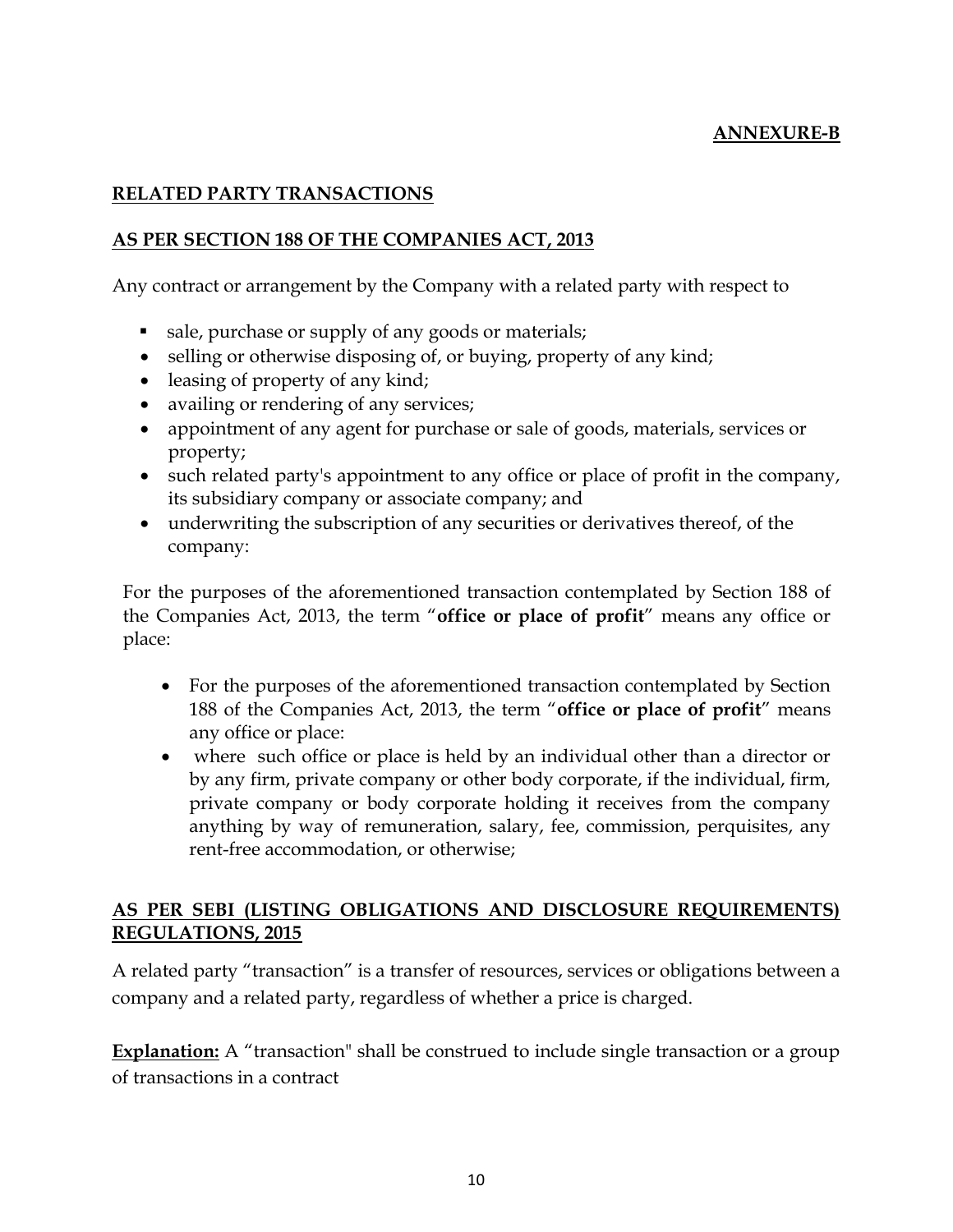#### **ITI LIMITED**

## **CIN : L32202KA1950GOI000640**

#### **DECLARATION BY DIRECTORS / KEY MANAGERIAL PERSONNEL WITH RESPECT TO RELATED PARTY TRANSACTION**

#### **NAME : POSITION HELD :**

| S1<br>No.      | Category                                                       | Name & Address |
|----------------|----------------------------------------------------------------|----------------|
| $\mathbf{1}$   | Relatives                                                      |                |
|                | a. Members of HUF                                              |                |
|                | b. Name of Spouse                                              |                |
|                | c. Name of Father including step-father, if any                |                |
|                | d. Name of Mother including step-mother, if any                |                |
|                | e. Name(s) of Son including step-son, if any                   |                |
|                | f. Name of Son's Wife                                          |                |
|                | g. Name(s) of Daughter                                         |                |
|                | h. Name of Daughter's Husband                                  |                |
|                | i. Name(s) of Brother including step-brother, if any           |                |
|                | j. Name(s) of Sister including step-sister, if any             |                |
| $\overline{2}$ | Name(s) of firm, in which a Director, manager or his           |                |
|                | relative is a partner                                          |                |
|                |                                                                |                |
| 3              | Name(s) of private company in which the Director or            |                |
|                | manager or his relative, is a member or Director               |                |
|                |                                                                |                |
| $\overline{4}$ | Name(s) of public company in which a Director or manager       |                |
|                | is a Director and holds along with his relatives, more than 2  |                |
|                | % of its paid-up share capital.                                |                |
|                |                                                                |                |
| 5              | Name(s) of body corporate whose Board of Directors,            |                |
|                | Managing Director or Manager is accustomed to act in           |                |
|                | accordance with the advice, directions or instructions of a    |                |
|                | director or manager.                                           |                |
|                |                                                                |                |
| 6              | Name(s) of person(s) on whose advice, directions or            |                |
|                | instructions, not being in a professional capacity, a Director |                |
|                | or Manager is accustomed to act.                               |                |
|                |                                                                |                |